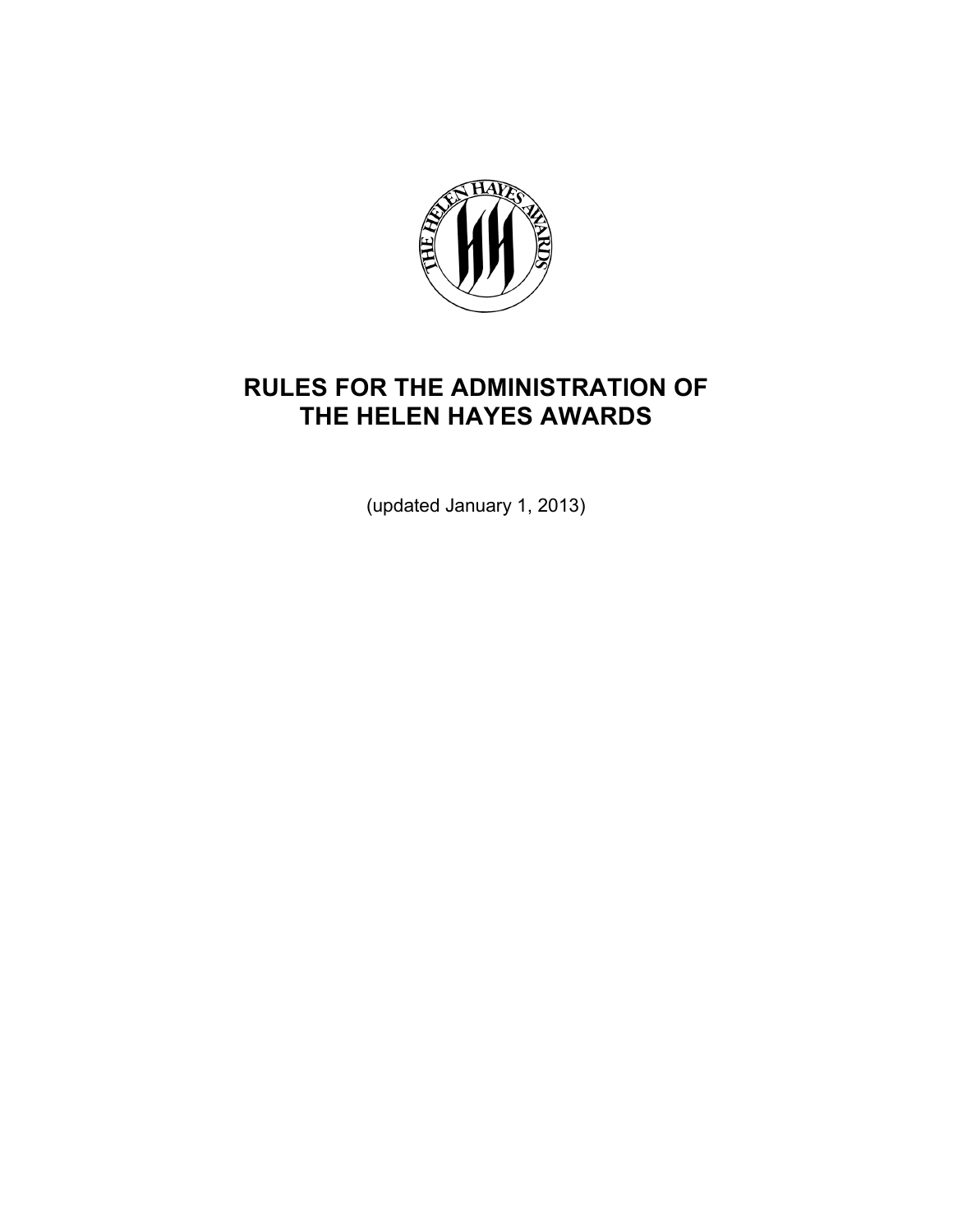# **RULES FOR THE ADMINISTRATION OF THE HELEN HAYES AWARDS (updated Januaray 1, 2013)**

The Helen Hayes Awards annually recognizes excellence and celebrates the professional theatre in the Washington, D.C. area. The following rules and procedures governing The Helen Hayes Awards were drafted at the formation of the Awards program and have been regularly updated by the Board of Directors. These rules and procedures are intended to achieve fairness for all participants, credibility for the Awards process, and to be responsive to the needs of the Washington area theatre community.

These rules are subject to change at any time by vote of the Helen Hayes Awards Board of Governors. The Board shall evaluate these rules on an annual basis.

# **A. ELIGIBILITY**

- 1. Any legitimate live stage play is eligible for consideration if:
	- a. It is presented within the Washington, D.C. area, which is inclusive of all theatres located in the District of Columbia, the counties of Arlington, Fairfax, Montgomery, and Prince Georges, the city of Alexandria, the Route 29 corridor up to and including the community of Columbia, and the Route 50 Corridor to and including the city of Annapolis; and
	- b. It is produced by a theatre or producing organization which financially compensates all artists on a regular basis; and
	- c. It is presented publicly before paying audiences for at least 16 performances at a single location.
		- 1) If the initial scheduled run of a production is too short to be eligible, but the run is extended so that the total number of performances becomes sufficient for eligibility, the production shall only be eligible if it is extended over a period of at least 14 days past the day of notification, with a minimum of eight (8) performances occurring after notification.
		- 2) One-half of all eligible performances must begin by on weekdays between 10:00 a.m. and 9:00 p.m. and on weekends between 10:00 a.m. – 11:00 p.m.
	- d. It provides the requisite number of tickets to accommodate attendance by eight judges plus one alternate judge.
		- 1) Participating theatres must provide a minimum of five dates during the first half the run during which the judges may attend.
		- 2) Once a judge is scheduled by agreement between the awards and theatre the theatre may not change the dates.
	- e. The theatre or producing organization must legally acquire the rights to present the production; and
	- f. The theatre or producing organization notifies theatreWashington of the production at least three weeks prior to opening.
- 2. The Helen Hayes Awards will not cover college and university theatre, other educational theatre, and community theatre.
- 3. By participating in the Awards process, each theatre or producer affirms its responsibility to fulfill all legal and contractual obligations involved in the production of plays.
- 4. A new theatre company must present a minimum of one production each year over a consecutive two-year period that meets the criteria as outlined for emerging theatres in order to be eligible for Awards consideration. During a company's first year, it may choose to be considered a "candidate" or "emerging" theatre company and request that its productions be seen by members of the Board of Governors as a prelude to its eligibility in its third year.
- 5. A currently eligible theatre company must present a minimum of one production each consecutive year in order to maintain its eligibility for consideration.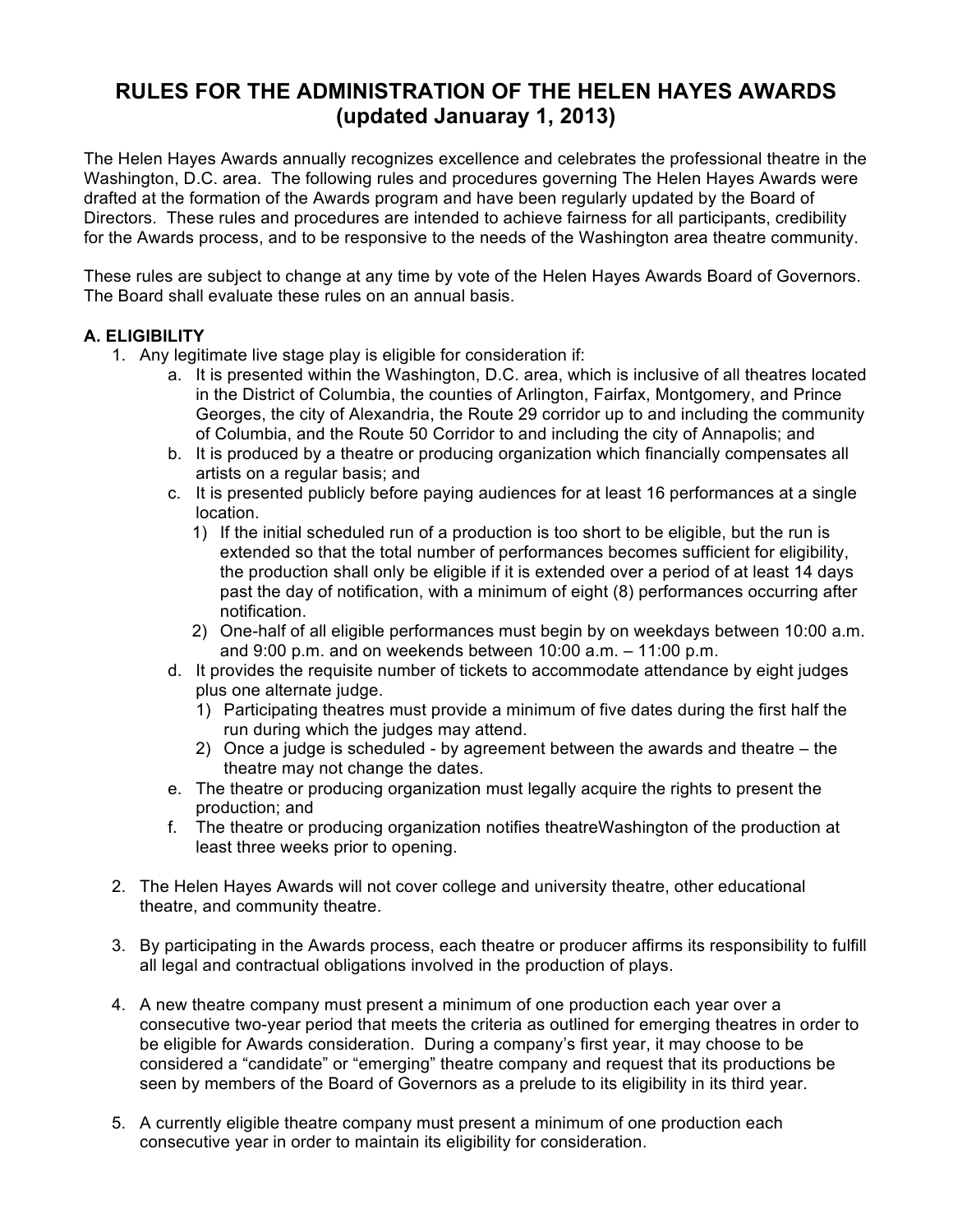6. If a previously eligible theatre company is inactive for a one-year period before returning to producing status, there will be a one-year probationary period prior to readmission to the body of eligible theatre companies.

### **B. AWARDS YEAR**

1. The Awards shall be given on an annual basis, covering a period ("Awards Year"), which coincides with the calendar year (January 1 - December 31). Any eligible play whose opening date (previews excluded) falls within the Awards Year shall be considered in that year's cycle.

#### **C. NOTIFICATION BY THEATRES**

- 1. It shall be the responsibility of each eligible theatre to send to the theatreWashington office, by one month prior to the Awards Year, their schedule of plays for the year.
- 2. It shall also be the responsibility of each theatre to notify the Awards office of any additions to or changes in their schedule as soon as these are known.
- 3. The theatre must notify theatreWashington staff of the opening of a production at least three (3) weeks prior. Should the theatre fail to notify the Awards staff within that time frame, the production can still be judged provided that there will be a minimum of 16 performances following a three weeks lapse after notification is received from that theatre.

#### **D. JUDGING PROCESS**

#### **1. Selection of Judges**

- a. A pool of approximately 55 Judges will be appointed by a Selection Committee which shall be identified by the President and CEO several months in advance of each Awards year. The Selection Committee shall consist of five members: the President and CEO (or her appointee), the Chairman of the Board of Governors, and three Artistic Directors from participating theatres (on a rotating basis, and representing a large, medium, and small-sized theatre each season).
- b. Service on the Selection Committee is for one year, and is based on the ability to review applications fairly and attend one review meeting.
- c. Judges shall serve for three years with staggered terms, so that approximately one-third of the judges are replaced each year. Judges may be reappointed after a one-year hiatus.
- d. Prospective judges will be recruited by participating theatres and by theatreWashington staff and Board members, and will submit applications to the Selection Committee. Applications will include relevant background and qualifications, plus a full disclosure of potential conflicts of interest.
- e. Judges may include theatre journalists and critics, theatre artists and practitioners, theatre teachers and scholars, and highly experienced and knowledgeable theatregoers. They may include staff members from participating theatres, however, the depth of potential conflicts of interest will be considered for all potential judges.
- f. If it is necessary to replace a judge based on performance, availability, or for any other reason, the President shall appoint a new Judge, drawing from the prioritized list of replacement judges created by the Selection Committee.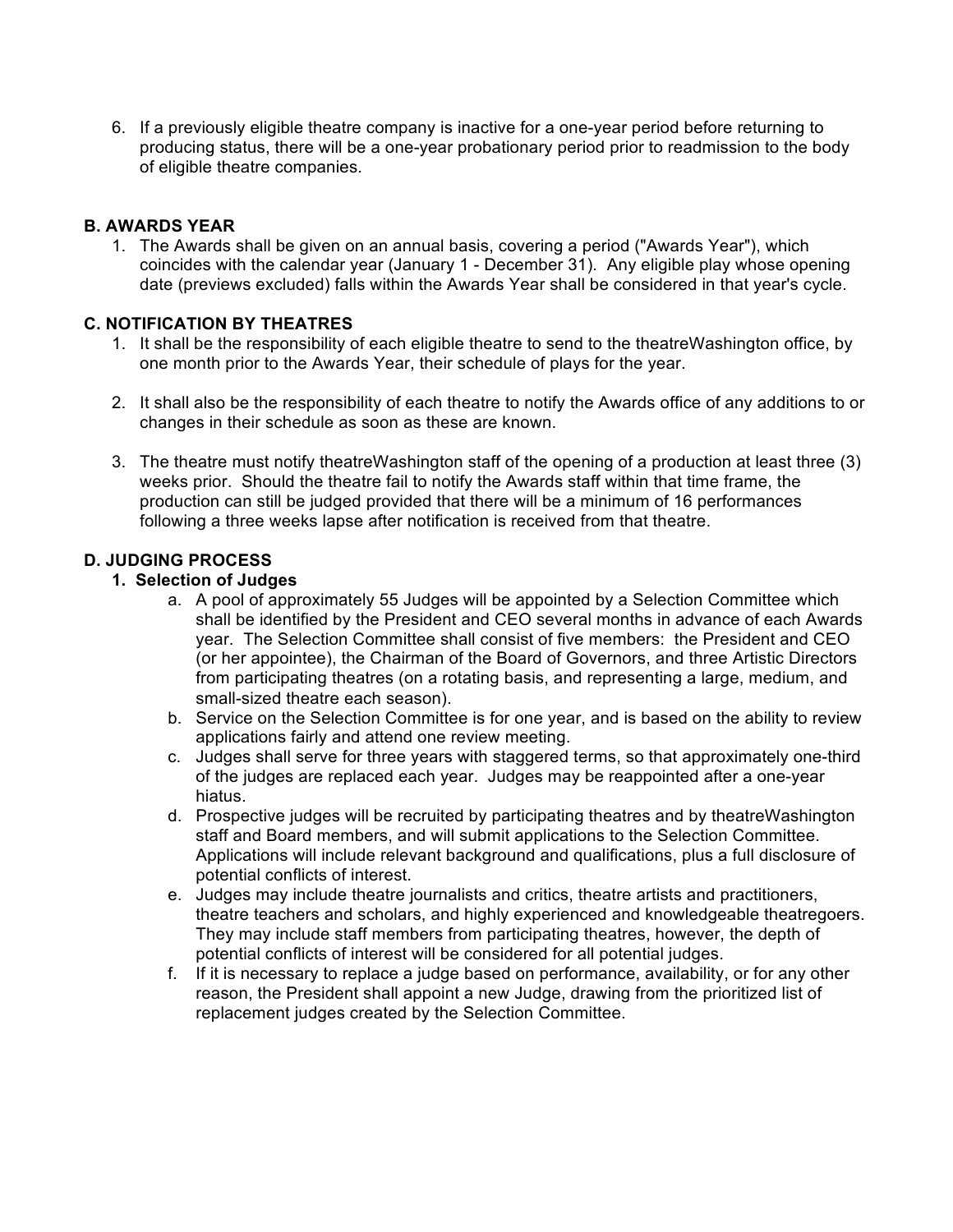# **2. Judging Process**

- a. theatreWashington has retained Klemm Analysis Group as an outside auditing firm to schedule judges, gather ballots, calculate nominees, and cite awardees and shall provide the results to the President and CEO.
- b. Klemm Analysis will assign eight judges to evaluate each eligible production.
- c. In each award category, judges will grade each artist (or production) on a scale of  $0 -$ 10.
- d. Judges' scores will be considered in relation to the full breadth of work they have seen in Washington area theatre over multiple years, and not strictly in relation to the work seen in the current year.
- e. The combined point total from the eight judges will determine the final nominees in each category, which shall include the five artists (or productions) receiving the highest point totals. The artist (or production) with the highest point total shall receive the Helen Hayes Award.
- f. In the case of tied votes, for nominees or awardees, the following tie-breaking system will be used. First, the votes will be re-tallied including only the 9 point and 10 point votes. If a tie still remains, the votes will be re-tallied using only the 10-point votes. If a tie still remains, all tied artists will be honored.

# **3. Assignment of Judges and Balloting**

- a. At the time the list of judges assigned to a specific production is presented to a theatre, that theatre's artistic leadership may challenge any judge on that list based on real or perceived conflict of interest based on strong personal acquaintances or negative associations. Theatre leadership will provide in writing why they believe that particular judge is incapable of looking at that theatre's work impartially. No participating theatre may categorically eliminate any group of judges.
- b. Judges must attend every production to which they are assigned. Each Judge, once assigned to a show, may receive up to two (2) complimentary tickets by the theatre (based on ticket availability).
	- 1) Tickets will be provided to judges for a performance or performances that fall(s) within the first half of the run. (per Section A Eligibility, 1.d.)
	- 2) Judges shall not be assigned to attend preview performances, except in cases of a short run if no other scheduling is possible.
- c. Ballots used by the Judges shall indicate each award category for which the show is eligible, with spaces for the names of potential nominees and for the Judge's grades.
- d. Each production is assigned eight judges and one alternate judge to fulfill the quota needed to complete the judging roster.
- e. Judges shall complete their ballots electronically on line.
- f. Each Judge shall keep a personal file of program books or cast lists in the event cast changes need to be verified.
- g. If a Judge is scheduled to attend a specific performance at a theatre, and if the theatre for any reason cancels that performance, the ballot shall be filed without nominations. Exceptions shall be made in cases of unavoidable catastrophe or extreme weather conditions, in which case Judges may be assigned to a latter performance.

# **E. MISCELLANEOUS**

- 1. Only cast members as of Opening Night of a production in the metropolitan Washington region shall be eligible for actor or actress awards.
- 2. Effective January 1, 1987, the two types of categories will be "Resident" and "Non-Resident". In general, if the original intention, as of opening night, is that the production is developed, produced, and contracted for Washington, D.C. to be presented only in the Washington area, it is then considered a resident production. All other productions will be considered non-resident.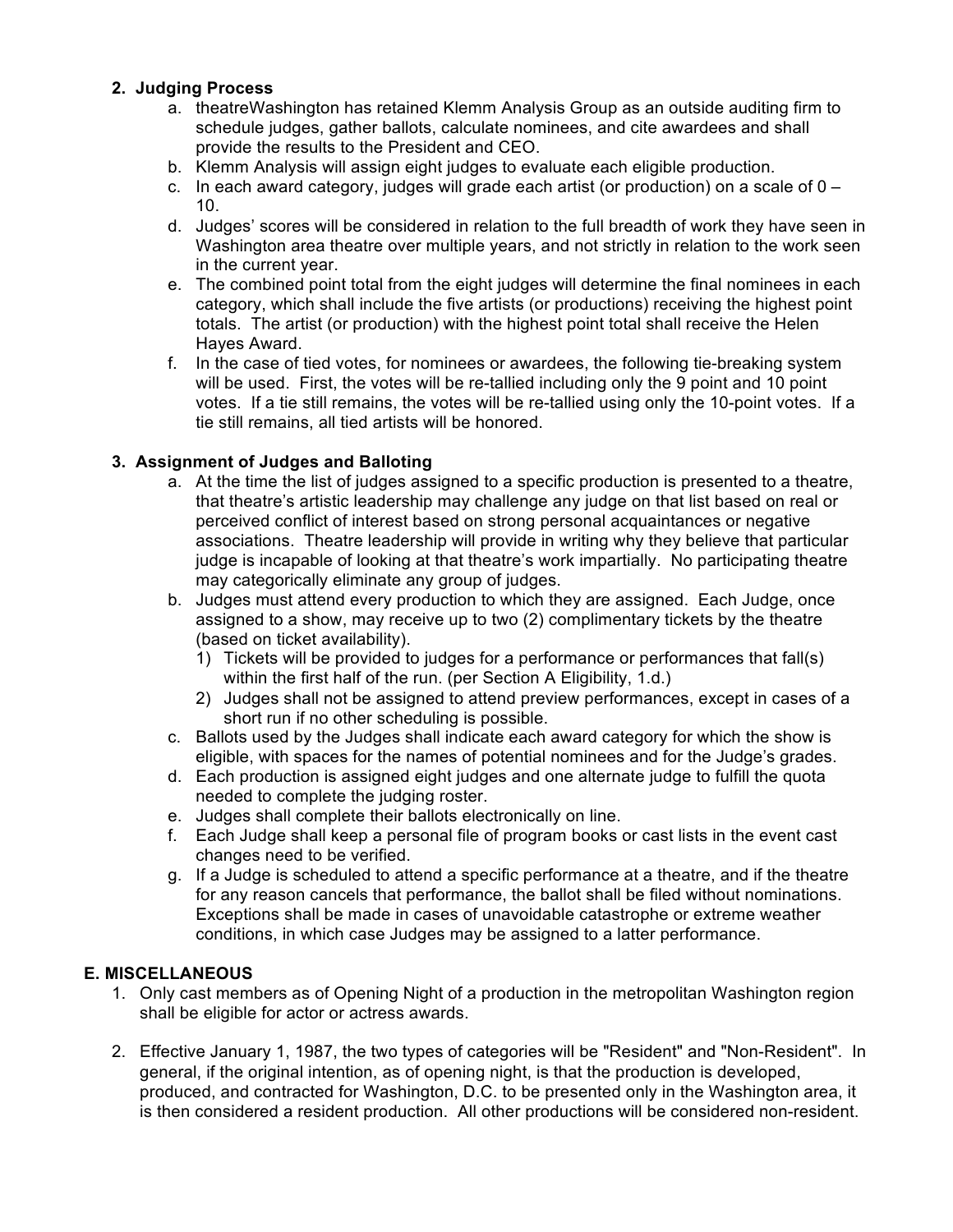# **3. Criteria regarding co-productions**

If a production of two or more theatres is defined as a co-production, then the whole of those presentations is considered one production. Thereby, if a Helen Hayes Awards constituent theatre partners with a theatre beyond the geographic boundaries (per Section A Eligibility 1.a) it is considered one production regardless in what venue the first performance is given.

# **4. Criteria for Outstanding New Play are as follows:**

- a. In general, a new play is one which is being presented for the first time anywhere in any language and for which the theatre and playwright have a contractual arrangement which is customary for the presentation of a new play.
- b. If a play has been presented previously, it may still be regarded as a new play if the previous productions were essentially "workshop productions," were part of a festival of "plays-in-progress," or were presented for a very limited audience with little or no compensation to the performers or other artists.
- c. (Additional Clarification 11/15/89) If the title of the play refers to another play that the production is based on, then the current production will not be considered for New Play recognition.

#### **5. Designation of nominees in leading, supporting, or ensemble categories will be as follows:**

- a. A theatre's artistic leadership or the director of a specific production will determine whether an actor should be considered as a leading or supporting performer.
- b. Judges may score all acting companies as ensembles in addition to scoring individual artists.

# **6. Criteria for the evaluating play collections are as follows:**

- a. In general, a collection of short plays presented in a single evening and sold to the public as a single admission, shall be judged as a single production.
- b. In general, a collection of related full length plays, presented on separate evenings, shall be judges as separate plays unless they are sold to the public only as a single admission.

# **7. Criteria regarding the evaluation of revivals are as follows:**

Remounts of same productions (i.e. same director, production elements, 50% of original cast) will not be eligible for The Helen Hayes Awards if it opens less than ten years from the closing of the previous production of the same work at the same theatre or by the same company. However, the same text of a play or musical with different production elements will be eligible.

# **8. Criteria regarding new and emerging theatres**

In order to be eligible for Awards consideration, a new theatre company must present a minimum of one production (of at least 9 performances) during each of two consecutive years of operation. At the end of this period, (a) the company will be fully eligible for Awards consideration and (b) for one year, the company will be eligible for the John Aniello Award, (per Section F Awards Categories) a discretionary award determined by the Board of Governors.

# **9. Criteria regarding Theatre for Young Audiences**

A production may be defined as "Theatre for Young Audiences" if it is intended for audiences age 12 and under. If the theatre identifies any production as such, that production may be eligible for consideration in the category of Outstanding Production, Theatre for Young Audiences. However, if the theatre elects to define the production as